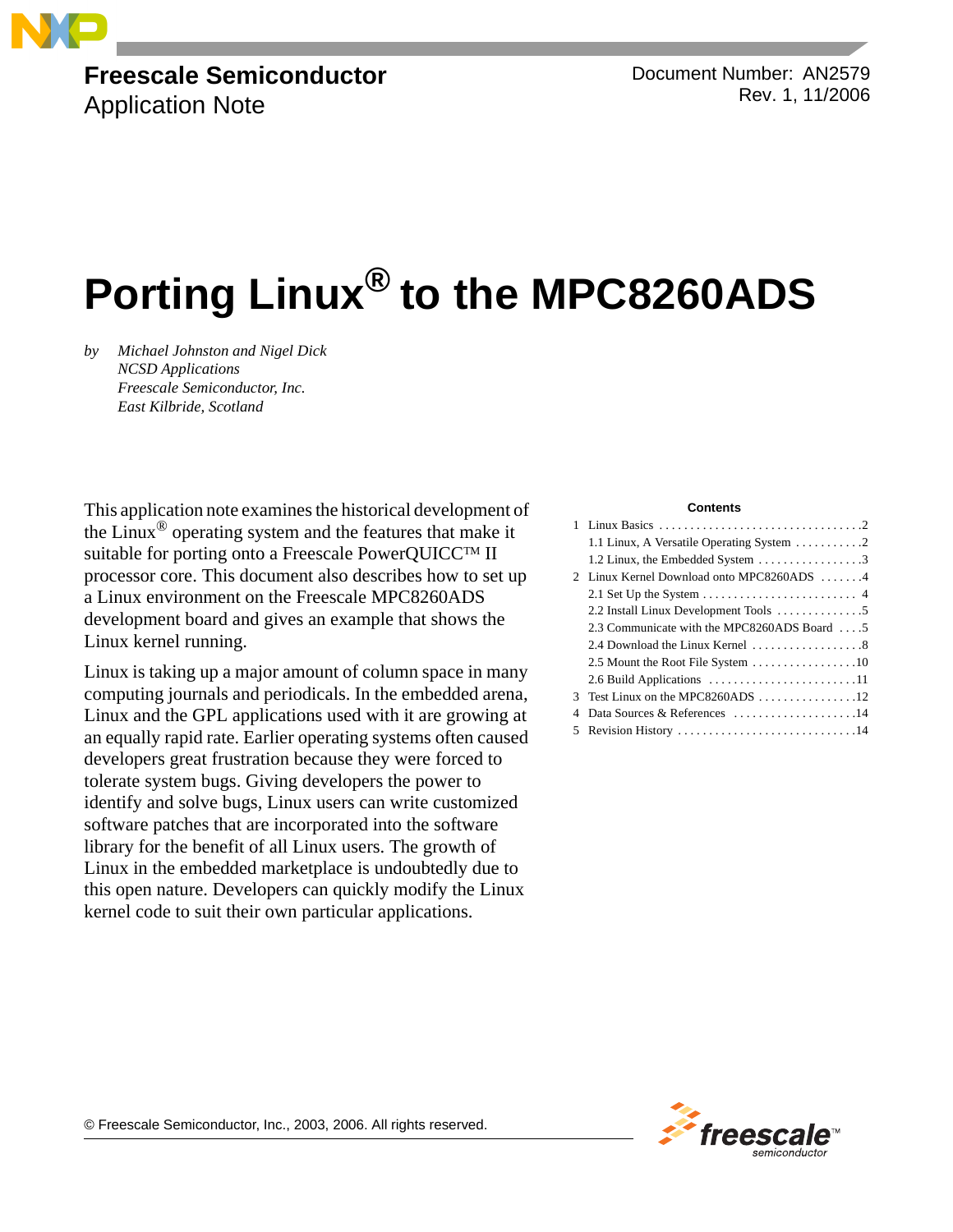

# **1 Linux Basics**

The Linux operating system is named for its inventor, Linus Torvalds. Dissatisfied with the operating system for his new IBM 386 PC hardware, he wanted to run a UNIX operating system instead. Because UNIX was expensive, he set out to develop a new version. From this work, a new core operating system or kernel named Linux was created. In early spring of 1994, three years after development first started, the first publicly-released version of Linux (version 1.0) became available.

A decision at the outset of the Linux project made the code distribution freely available. Linux had a number of features that were normally seen only on operating systems that cost hundreds of dollars per user. Features such as a demand-paged virtual memory system and the ability to multitask quickly generated interest from prospective developers.

According to International Data Corporation (IDC), in 1999 Linux had a comparatively large market share of 25 percent in the server market and was growing at tremendous speed. IDC figures further indicate that Linux growth outperforms that of Windows NT<sup>1</sup><sup> $\overline{0}$ </sup>. The total number of Linux users is difficult to determine because licenses are not issued for individual users.

### **1.1 Linux, A Versatile Operating System**

The varied features of Linux allow its use in a variety of applications. Linux is ideally suited to networking environments. Because it is a multi-tasking operating system, it can handle the needs of more than one user at any one time and run many different programs simultaneously. Such features make Linux perfectly adapted to the requirements of personal or networked workstations.

Memory can be made temporarily available using *memory swapping*, which means that all or part of a running application is temporarily saved to a mass storage device such as a hard disk. The virtual memory properties of Linux coupled with its multi-tasking capability and powerful file management system make it particularly suitable for file and print server applications. Linux also supports IP-masquerading, which allows a single Linux machine, or router, to control the routing of all network traffic from an entire network onto the Internet. Using this technique, a firewall can be set up and an entire LAN can be securely hidden behind a single IP address, which is the configuration that most businesses use today.

Because it is flexible and the source code for the entire operating system is freely available, Linux is a popular choice with many Internet service providers, who can quickly solve problems themselves rather than waiting for a commercial vendor to correct the problem. The result is less network down time. Indeed, Linux can be considered the backbone of the Internet because a high percentage of web servers in the world use it for its stability and networking capabilities.

The kernel structure of Linux includes an integrated packet filter that allows restriction of incoming and outgoing IP traffic, giving the kernel a high degree of security and immunity from viruses. Thus, the kernel structure of Linux lends itself well to Internet firewall security applications.

The Linux operating system can coexist with other operating systems on the same machine without causing problems. It can be installed on a hard drive partition (or floppy drive, DVD, and so on). With a boot loader (for example, LILO, GRUB, or U-boot), the user can select the appropriate operating system when booting up the system.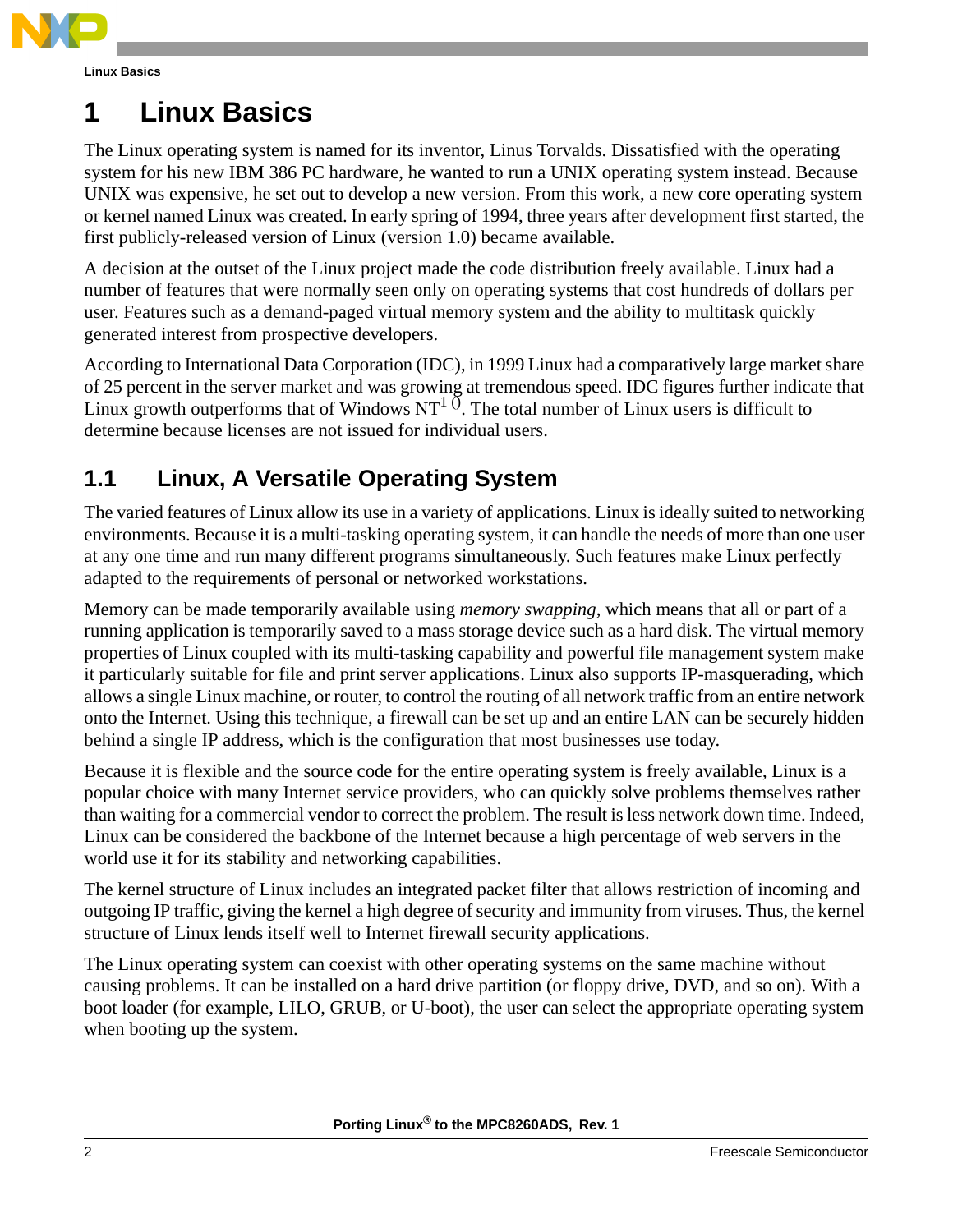



As embedded systems grow in size and complexity, an operating system becomes essential to simplify the system software. Linux is a general-purpose operating system that provides a stable platform that is portable to many processors. Because the kernel is highly configurable, or scalable, Linux can handle a wide range of applications.

### **1.2 Linux, the Embedded System**

Linux is a reliable operating system that is gaining considerable ground in the embedded field. A key point is that the Linux operating system is just a core kernel, nothing more. To do something useful with the kernel and perform basic functions, additional elements or applications must be added to the embedded Linux system. These applications can range from simple command line utilities to commercial applications.

Because memory is usually limited in an embedded system, the size of the developer software should be as small as possible. Compressing the file system and customizing the kernel are two main ways to achieve this goal. An example of compressing the file system is cramFS, which allows a large file system to be fitted onto a small ROM. File sizes are limited to less than 16 Mbytes, and the maximum file system size is just over 256 Mbytes. Files are compressed one page at a time, and the utility allows random page accesses so that individual pages can be retrieved on demand from the storage ROM. Customizing the kernel allows configuration of only the modules and device drivers that are needed for a particular application.

A basic embedded Linux system requires the following elements:

- Boot loader that performs hardware initialization and software startup
- Linux kernel composed of timing services, process, and memory management

As a number of applications are added, the following features may be required:

- TCP/IP network stack to handle network accesses
- A file system that is RAM- or ROM(flash)-based
- Storage disk for storing semi-transient data and use during data swap conditions

There are usually limits on the available memory in the target device in which the kernel and applications can be stored. Linux has a number of features that an embedded system can exploit to save RAM. Consider a typical embedded Linux application that consists of the kernel and an application program. In this simple example, both the kernel and application tasks can be in memory when the system first boots up. Both tasks and kernel can be compiled and then downloaded as one image to the target at boot time. This image can be stored as a file system image in ROM or RAM. Note that the kernel and applications tasks can also be downloaded separately.

Because it can move programs to and from memory, Linux can save memory. When initialization code is downloaded to the target, this code is usually executed once to set up the target and never runs again until the target is reset. After the system successfully boots, the initialization code can be discarded or overwritten. Similarly, utility programs that run outside the kernel can be loaded when needed and discarded (or unloaded) to save memory so that the same area of memory loads in utility programs whenever the kernel requires them.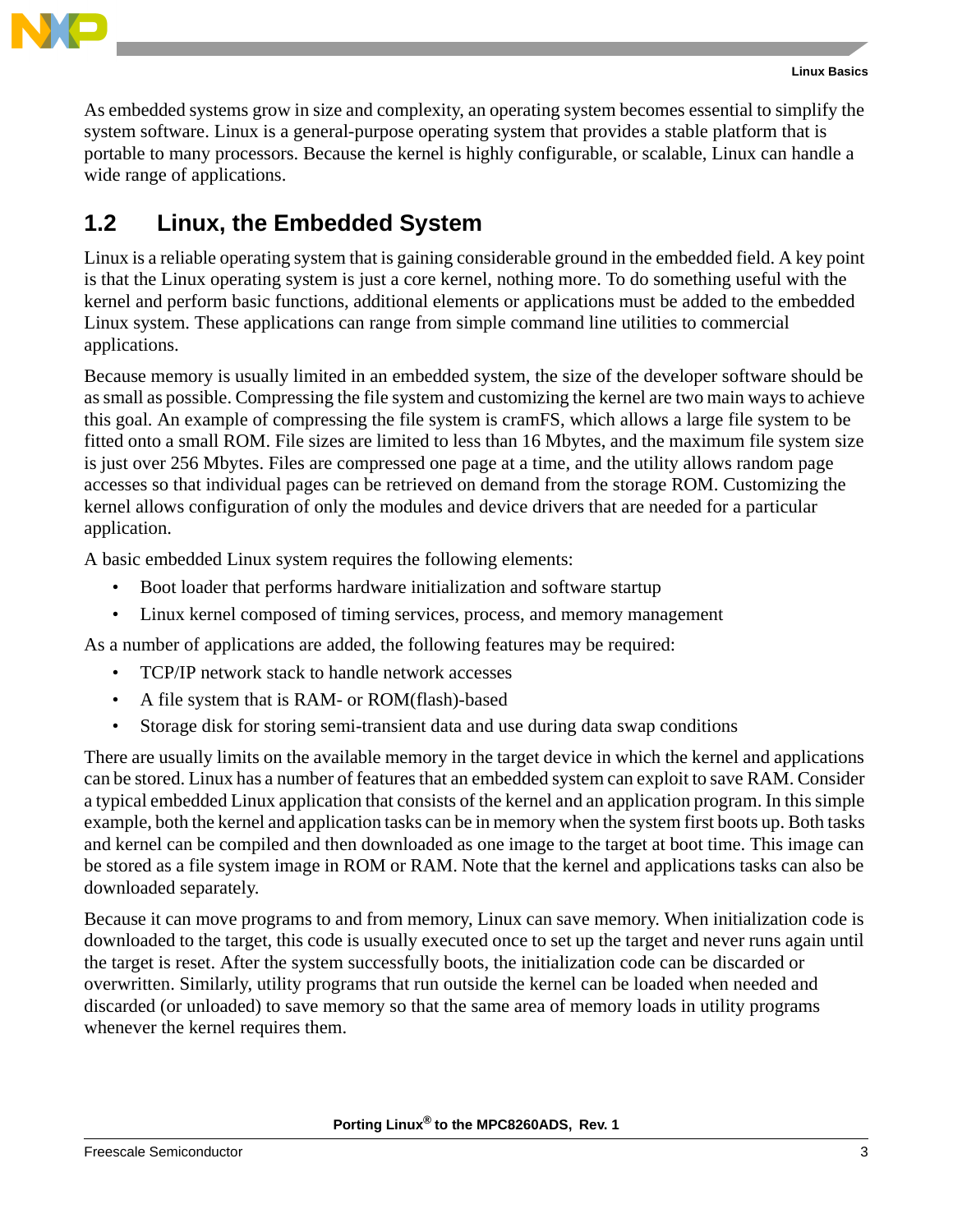

The choice of storage medium limits what code should be located and where it should be located. Using flash memory (for writeable file systems), which has a limited number of write cycles (for example, 100000), should be avoided because it can quickly cause the flash memory to wear out or fail. Similarly, if power interrupts are configured into the code, memory can easily be lost if an interrupt occurs during a write cycle. Flash memory is nearly always used as a file system to store the kernel programs as files that are loaded into RAM as required. The RAM itself is usually a medium for holding transient files.

Another important consideration for embedded systems is the need for a true real-time operating system. Because the phrase *real-time* is open to interpretation, there are hard and soft real-time Linux systems. Hard real-time systems require short deterministic response latencies to events, unlike soft real-time systems that are based on average response times. Linux-based RTOS packages are available to meet the requirements for both classes of real time. Linux can provide a few milliseconds average response time to simple problems or it can meet strict response times (using the real-time application interface RTAI) such as 15uS guaranteed response with only 5uS of jitter.  ${}^{2}$  ${}^{2}$  ${}^{2}$  For more information, visit http://www.aero.polimi.it/~rtai/documentation/articles/guide.html.

Current Linux users may be familiar with the LILO boot manager that configures the kernel to take into account the available external hardware and perform the necessary initialization sequence. When the Linux kernel runs in an embedded PowerQUICC II microprocessor application, the initialization routines must be generated specifically for the target environment. This operation is performed using the GPL software U-Boot (universal bootloader).

# **2 Linux Kernel Download onto MPC8260ADS**

This section describes how to set up, run, and debug a Linux kernel on the MPC8260ADS board. An environment is set up to allow a Linux kernel to be downloaded onto an embedded Freescale PowerQUICC II microprocessor. This example uses the MPC8260ADS evaluation board and a Linux kernel OS downloaded using U-Boot. A number of Linux ports for other Freescale microprocessors are either in development or were completed by individuals within the general Linux community. For more information, visit one of the many Linux discussion lists that are available on the web (for example, http://lists.linuxppc.org/).

### **2.1 Set Up the System**

The system described in this document is based on a point-to-point system (that is, no separate machine for NFS) with the following setup:

- PC IP address 192.168.1.1
- Target board IP address 192.168.1.52
- Subnet 192.168.1.0
- Netmask 255.255.255.0

Take care when changing these values to ensure that the system works correctly.

A /tftpboot directory was created on the host to hold the kernel images downloaded to the board. To download the kernel image using tftp, ensure that the  $/etc/$  inetd.conf file has an entry for tftp (for example, tftp dgram udp wait nobody /usr/sbin/tcpd /usr/sbin/in.tftpd /tftpboot).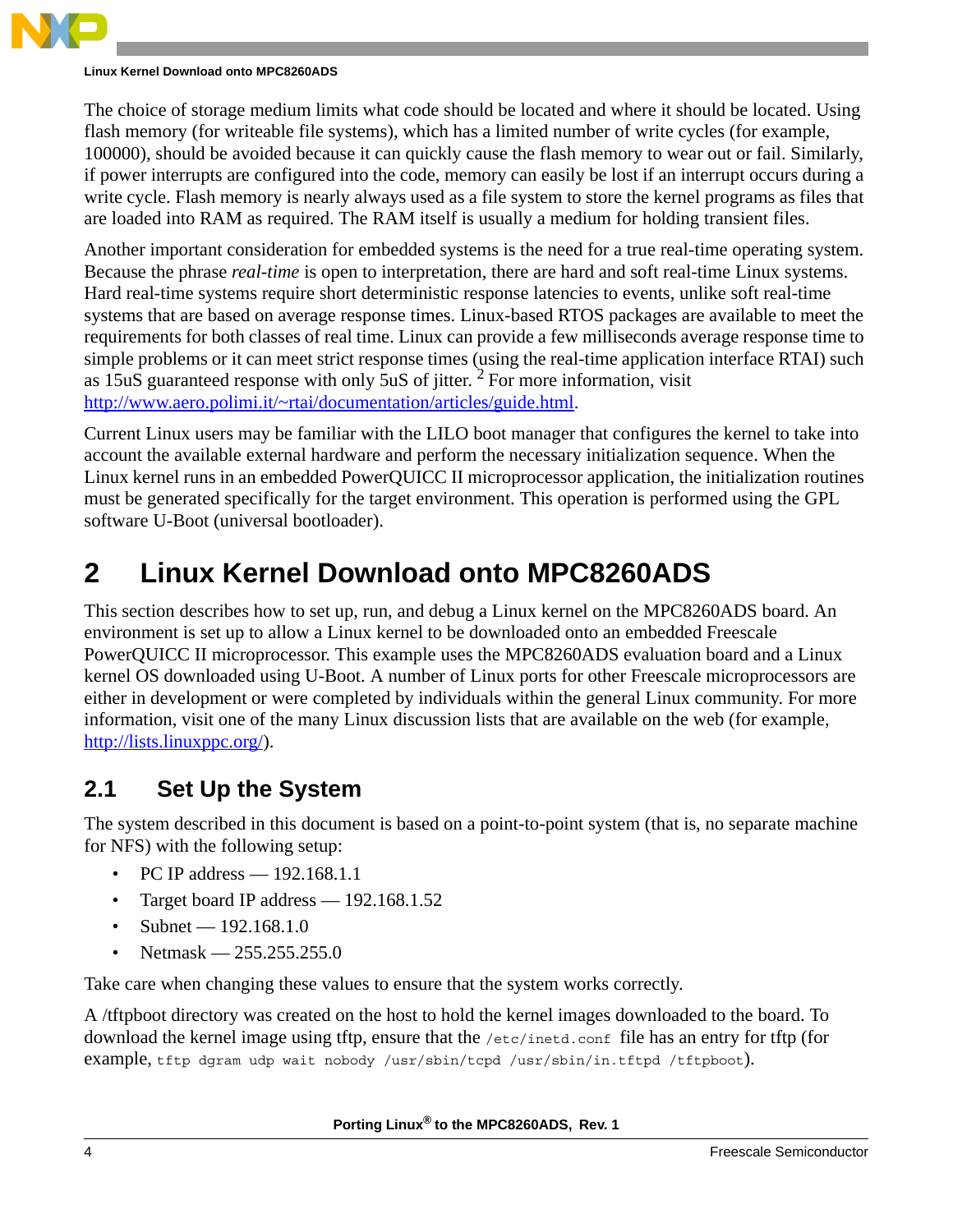

This information applies when the Debian version of Linux is installed on the host machine. Certain steps can be omitted or modified slightly to work successfully on Redhat Linux (for example).

### **2.2 Install Linux Development Tools**

Installing development tools to cross compile the kernel for the MPC8260ADS may be necessary. *Cross compiling* is the act of building source code on one system (the build host) into executables or libraries to run on a different host (the native host). The build host and native host may differ in operating system and/or processor type.<sup>[3](#page-13-2)</sup> The following two examples of development tools incorporate cross compilers for PowerQUICC:

- *Metrowerks Platform Creation Suite for Linux OS*. A complete development environment including target wizard tools, CodeWarrior IDE, and board support packages.
- *MontaVista Linux Professional Edition 3.0.* A complete embedded operating system and cross development environment that incorporates a large array of cross-development tools for system and application development, processor and board support, and hundreds of deployable utilities, libraries, drivers, and other run-time components. For details, visit http://www.mvista.com/.

The example configuration in this document assumes that the development tools are installed in the  $\gamma_{\rm opt}$ directory of the host machine. Furthermore, it is assumed that the host environment variables are modified to include an entry for the cross compiler. The following example shows how to do the modification:

1. Type the following:

CROSS\_COMPILE="/opt/CrossCompilerDirectory/bin/powerpc-linux-"

Ensure that no spaces appear after the path definition, which can cause an error during the build.

2. Then type the following:

export CROSS\_COMPILE

3. Type printenv to display the environment variables.

CROSS\_COMPILE should be listed.

Completing these steps ensures that the link to the cross compiler does not have to be entered into every kernel/application Makefile that is compiled for the target. When the tools are installed, U-Boot and the Linux kernel can be compiled.

### **2.3 Communicate with the MPC8260ADS Board**

To download the Linux kernel to the MPC8260ADS board, use an application called U-Boot, a ROM monitor and Linux boot loader developed specifically for custom boards that supports downloading and booting kernel images. U-Boot version 0.2.0 was used to download the Linux operating system described in this document. U-Boot can be downloaded at http://sourceforge.net/projects/u-boot. If another method for downloading the kernel is used, ignore the following section.

#### **2.3.1 Compile and Execute U-Boot**

To compile U-Boot, perform the following steps:

1. Unzip the downloaded U-Boot source file (u-boot-0.2.0.tar.bz2), if necessary, as follows:

bunzip2 u-boot-0.2.0.tar.bz2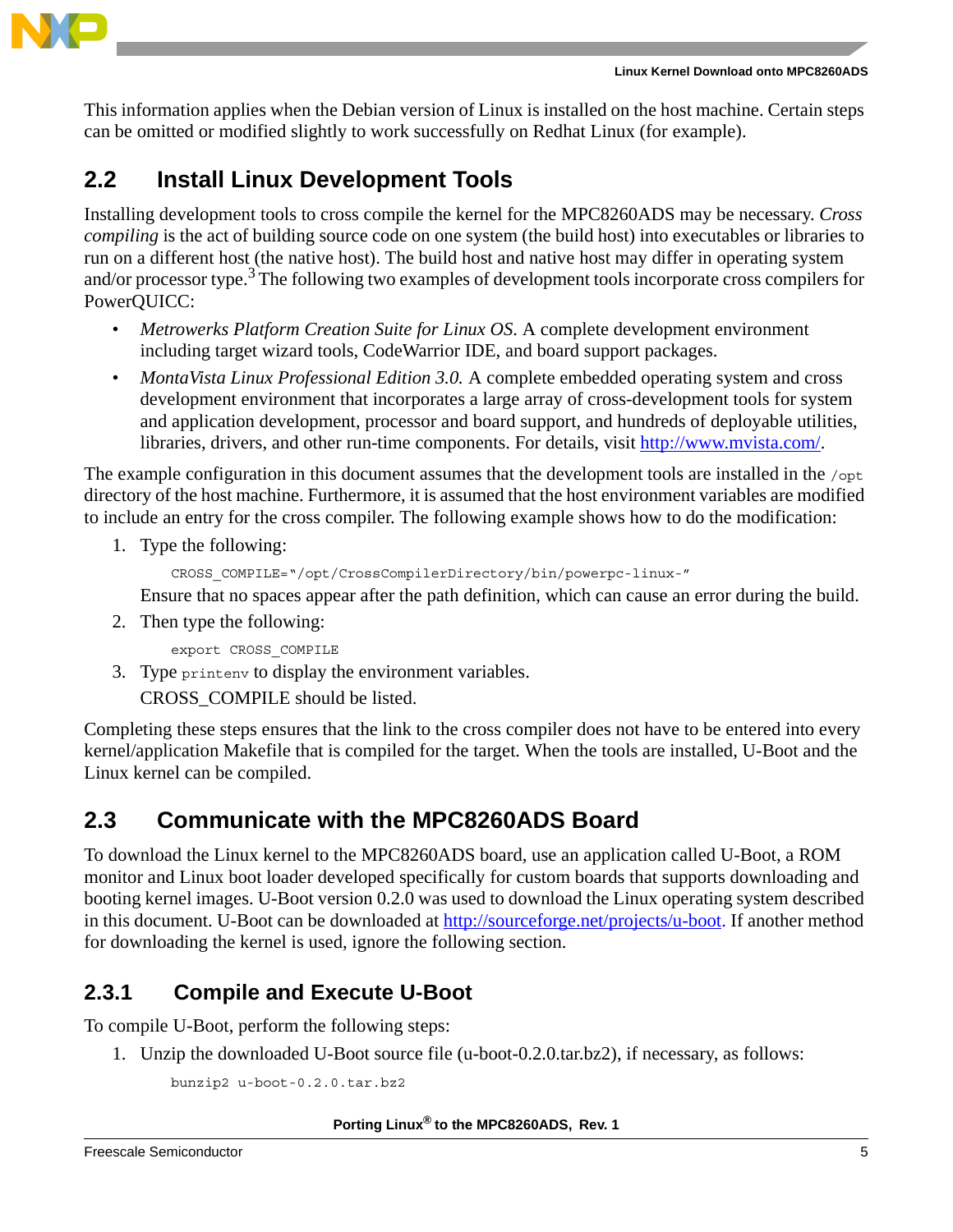

2. Extract the source code from the tar image using the tar command, as in the following example:

```
tar -xvf u-boot-0.2.0.tar
```
The options used with the tar command are as follows:

- $-\bar{x}$  Extract files from archive. If files are named on the command line, only those files are extracted from the archive. If several copies of a file exist in the archive, later copies overwrite earlier copies during extraction.
- $-$  v Verbose operation mode.
- $-$  f Filename where the archive is stored. Defaults to /dev/rst0.
- 3. Create a new directory (for example, /usr/src/u-boot-0.2.0) and move the extracted source files to it.
- 4. U-Boot is ready to be built. Drill down into the U-Boot directory by typing the following:

cd /usr/src/u-boot-0.2.0

5. In the u-boot-0.2.0 directory modify the Makefile by adding the following line after the existing HOSTARCH definition:

HOSTARCH:= ppc

6. In the Makefile, also comment out the CROSS\_COMPILE= line (assuming that CROSS\_COMPILE is defined in the environment variables). U-Boot is ready to be compiled.

An important step to remember, especially between compilations, is the make clean command. Be sure to run the make mrprope**r** command to clear out old files. The make clean and make mrproper should not be required the first time U-Boot is built; rather, they should be used between future builds.

7. Before compilation, U-Boot must be configured for a specific board type. For the MPC8260ADS, type the following:

make MPC8260ADS\_config

8. To compile and create the U-Boot images, type the following:

make all

When compilation is successful,  $u$ -boot.srec,  $u$ -boot.map,  $u$ -boot.bin, and a  $u$ -boot elf file are located in the main U-Boot directory. In this example, the u-boot.srec file is downloaded to the MPC8260ADS Flash memory.

#### **2.3.2 Program U-Boot to Flash Memory**

All development work for the example discussed here was performed using the Macraigor OCD Flash Programmer on a Windows NT environment. A SingleStep Blackbird COP interface was connected between the parallel port of the PC and the MPC8260ADS JTAG port connector. The Flash programmer should be set up with the following settings:

- Flash Type—LH28F016SCT
- Width—8 bits  $*$  4 chips
- Starts at—0xFF800000
- Target RAM Starts at—0x04700000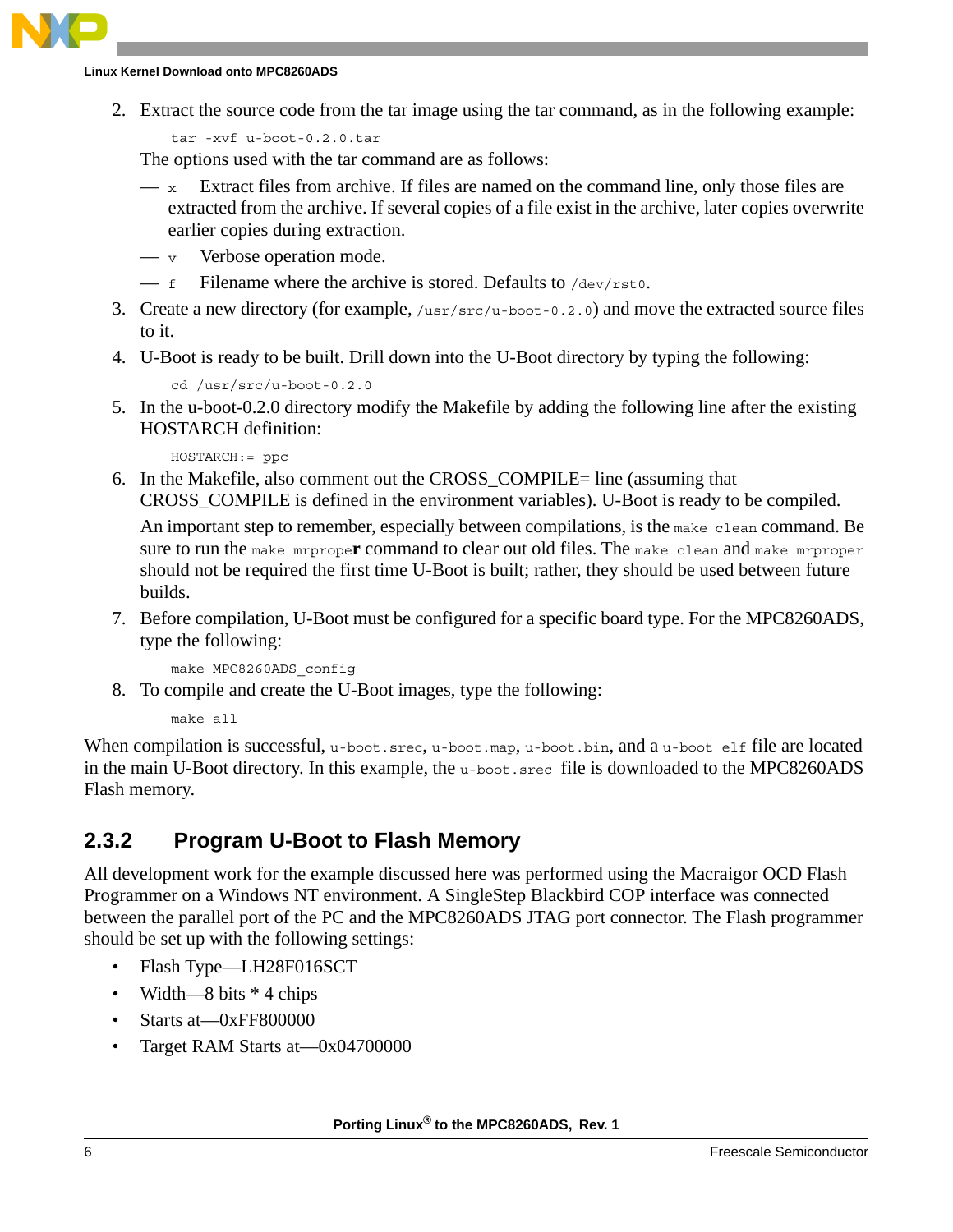

The final step is to program  $u$ -boot. srec at 0xFFF00000. When this step is complete and the flash memory contents are verified, U-Boot should execute correctly from flash memory.

### **2.3.3 Test U-Boot Using Minicom**

Minicom is a Linux text-based modem control and emulation program to communicate through the serial port to the target development board. It has excellent vt102 screen and keyboard emulation that includes full use of the entire cursor keypad and script capability. The script feature is particularly useful when automated login is required. To use Minicom, it must be configured. This step is easily achieved using the different menus available. Most problems with Minicom occur because the software is misconfigured or read or write permission errors occur during download to a target directory. On a correctly configured Debian system, Minicom can be installed by typing the following:

#### apt-get install minicom

Apt-get can compare the release levels of software on the host system with software located on a remote site. The system can be configured to update packages automatically when new releases become available. Minicom can also be downloaded from http://www.debian.org/distrib/packages. With the correct configuration setup for the target system/environment, the output of U-Boot can be viewed using Minicom. Complete the following steps to verify that U-Boot is executing correctly and to allow successful download of the kernel image discussed later in this document:

- 1. Start Minicom on the host machine and press CTRL + A then Z to enter the Minicom menu.
- 2. Raise the Comm Parameters menu and modify the settings to match the U-Boot build (for example,  $Bps/Par/Bits = 115200 8N1$ .
- 3. Raise the Configure Minicom menu.
	- a) Select **FILENAMES AND PATHS**. Set the download and upload directories to /tftpboot.
	- b) Select **FILE TRANSFER PROTOCOLS** and add an entry for tftp (for example, tftp

tftp/usr/bin/tftp YDNYN).

From left to right the seven options are the following:

- Name Name that appears in the menu.
- Program Path to the protocol
- Name Defines whether the program needs an argument, for example, file to be transmitted.
- U/D Defines whether this entry should appear in the upload or the download menu.
- Fullscr Defines whether the program should run full screen.
- O-Red Defines whether the minicom should attach the program standard input and output to the modem port.
- Multi Can the protocol send multiple files with one command?
- c) Select **SERIAL PORT SET-UP**. Set up the serial device (for example, /dev/ttyS0).
- d) Select **SAVE SET-UP AS...** and enter a suitable filename (for example, MPC8260ADS).

A file called minirc.8260ADS is now located in the /etc directory of the host machine. When Minicom is required for the MPC8260ADS setup, typing minicom 8260ADS in the /etc directory can start it.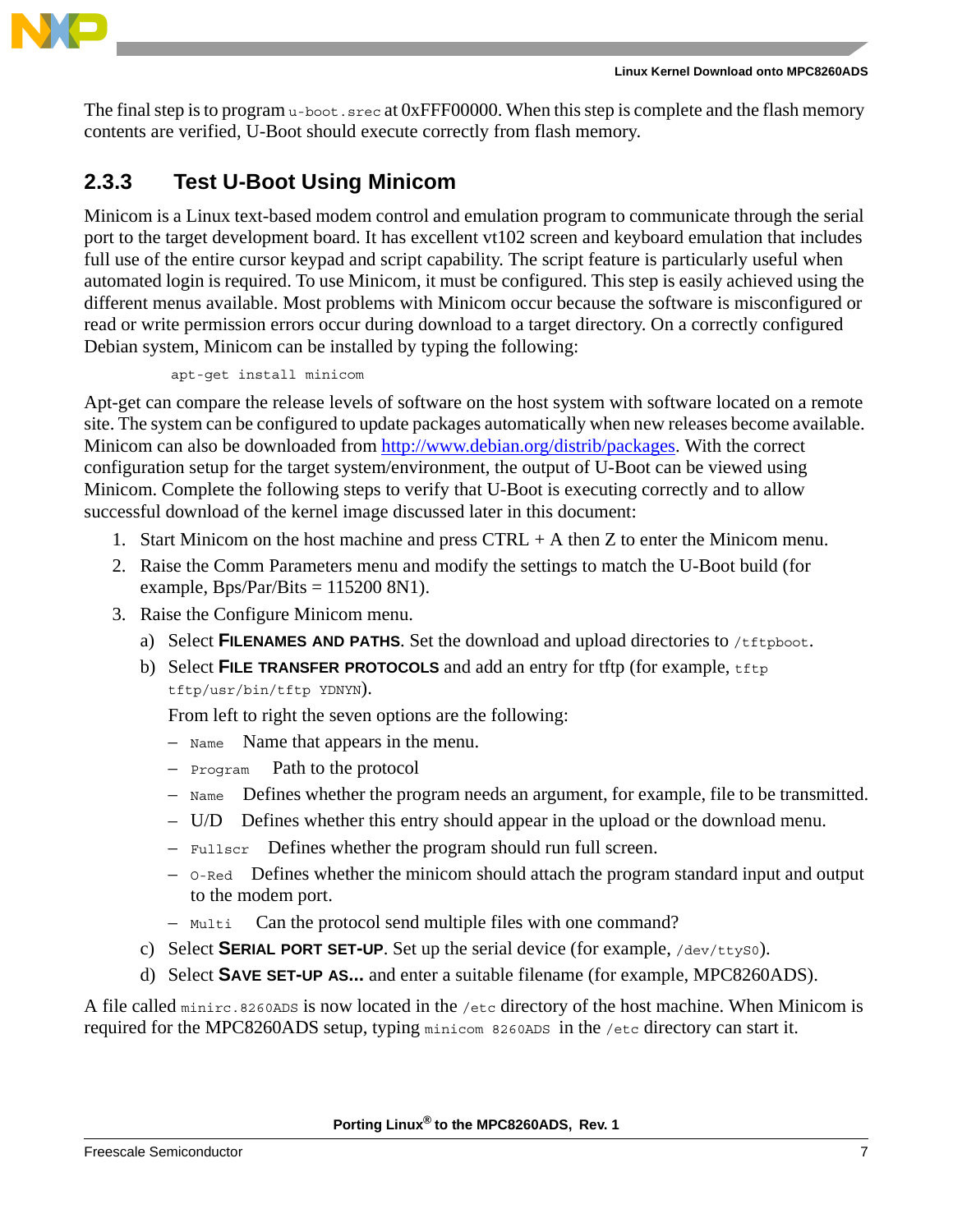

**NOTE**

Set the terminal emulation option to ANSI if the output of Minicom is to be captured in a text file.

When Minicom is configured, U-Boot can be tested. To do this testing, connect the serial port of the host machine to the terminal port (RS232-1) of the MPC8260ADS development board using a standard 9-way connector. With U-Boot programmed in flash memory when the board is turned on, an output similar to the following should be seen on Minicom:

```
U-Boot 0.2.0 (Feb 10 2003 - 16:35:34)
MPC8260 Reset Status: External Soft, External Hard
MPC8260 Clock Configuration
          Bus-to-Core Mult 3x, VCO Div 2, 60x Bus Freq 33-100, Core Freq 100-300
          dfbrg 0, corecnf 0x08, busdf 3, cpmdf 1, plldf 0, pllmf 1
          vco_out 266666664, scc_clk 66666666, brg_clk 66666666
          cpu_clk 199999998, cpm_clk 133333332, bus_clk 66666666
CPU: MPC8260 (Rev 14, Mask unknown [immr=0x0062,k=0x002d]) at 199.999 MHz
Board: Freescale MPC8260ADS
I2C: ready
DRAM: 16 MB
FLASH: 8 MB
In: serial
Out: serial
Err: serial
Net: FCC2 ETHERNET
Hit any key to stop autoboot: 0
=>
```
U-Boot commands can now be executed. To see a list of available commands, type help.

### **2.4 Download the Linux Kernel**

The kernel source file can be downloaded from the Internet at http://www.kernel.org/.

### **2.4.1 Build a Linux Kernel Image**

To build a typical Linux kernel, perform the following steps:

1. Unzip the downloaded the kernel source file (for example, linux-2.4.14.tar.bz2), if necessary, using the following bunzip2 command:

bunzip2 linux-2.4.14.tar.bz2

- 2. The source code can be extracted from the tar image using the tar command. An example follows:
	- tar –xvf linux-2.4.14.tar
- 3. Create a new directory (for example,  $/usr/src/linux-2-4-14$ ) and copy the extracted source files into it.

The new kernel is now ready to be built.

4. Drill down into the linux-2-4-14 directory by typing the following:

cd /usr/src/linux-2-4-14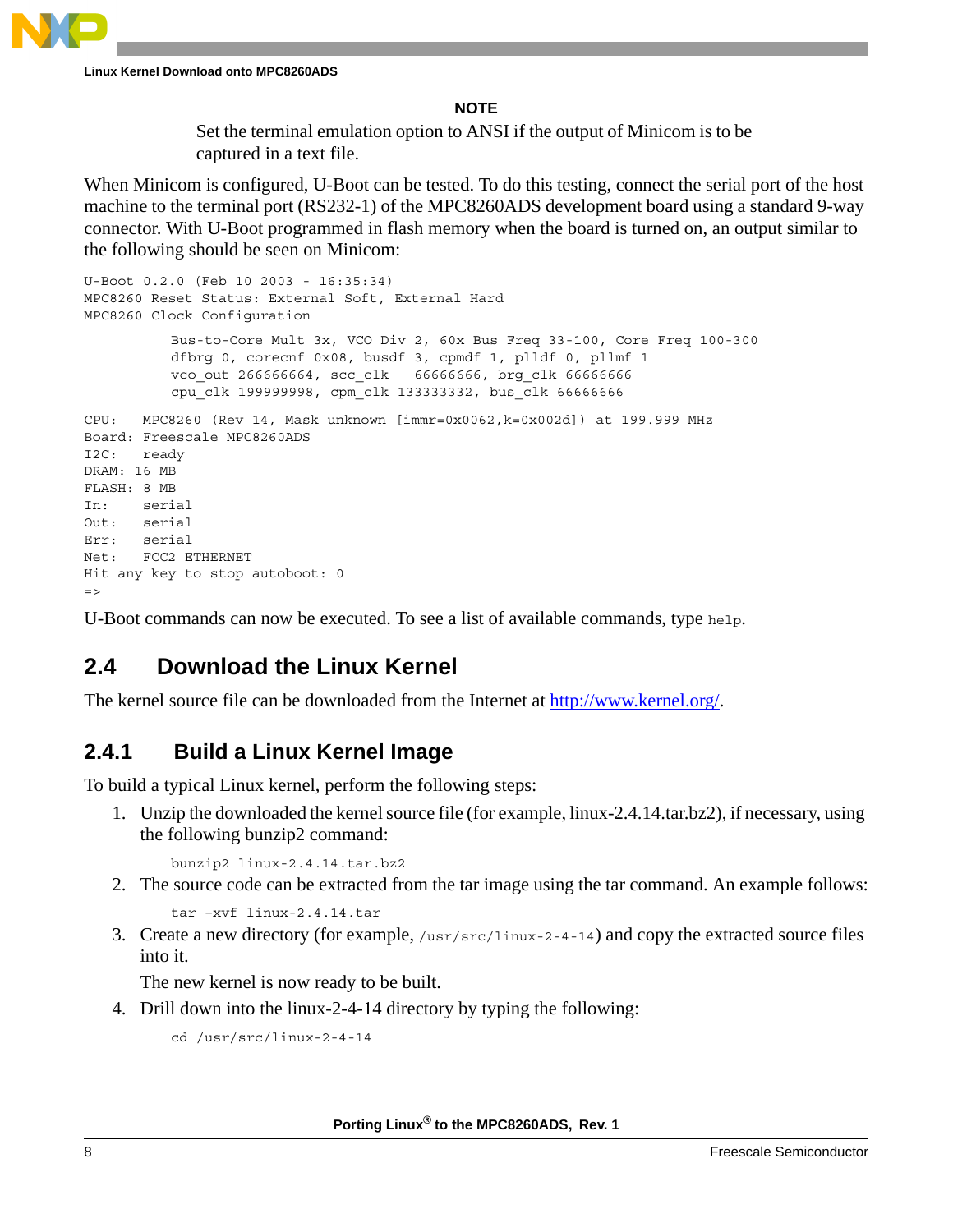



- 5. In the kernel Makefile comment out the CROSS\_COMPILE= line. The Linux kernel is ready to be built.
- 6. Before compiling, type the following to ensure that any old .o files and dependencies are removed:

make mrproper

7. To configure a new Linux kernel, make a configuration script to build the kernel at compile time. Type the following:

make xconfig

Configure the Linux kernel to be as large or small as required, depending on the number of drivers and support functions that are needed on the final application. At this stage, the true versatility of creating a Linux kernel becomes obvious because PCI, IP firewalls, IP masquerading, and many other options can be actively selected. When configuring the kernel prior to compilation, consider the target development board when selecting the kernel options. For example, building an unsupported function into the kernel when setting up the target for the MPC8260ADS board causes runtime errors.

8. The next stage in the build is to check and build the dependencies. Type the following:

make dep

The user-defined kernel is ready to be compiled. The options chosen during the "make xconfig" stage determine the applications and features that the kernel supports.

9. To make the binary image of the Linux kernel, type the following (noting the capital 'I'):

make zImage

The compressed kernel image, vmlinux.gz should now be located in

/usr/src/linux-2-4-14/arch/ppc/boot/images. This file is used to create the image that is downloaded to the target board. To create this file, use the mkimage command in the /tools directory of U-Boot, as the following example shows:

```
./mkimage –n '2.4.14 MPC8260ADS' –A ppc –O linux –T kernel –C gzip –a 0 –e 0 –d 
/usr/src/linux-2-4-14/arch/ppc/boot/images/vmlinux.gz /tftpboot/8260image
```
A downloadable image file, 8260image, is created in the /tftpboot directory.

The mkimage tool encapsulates the vmlinux image with header information for use with U-Boot. The options in the command line relate to the following features:

- –n Set image name
- –A Set architecture (for example, ppc)
- –O Set operating system (for example, Linux)
- $-T$  Set image type (for example, ramdisk)
- –C Set compression type (for example, gzip)
- –a Set load address
- $-e$  Set entry point
- –d Point to location of image data

The next section discusses how to run the image on the MPC8260ADS.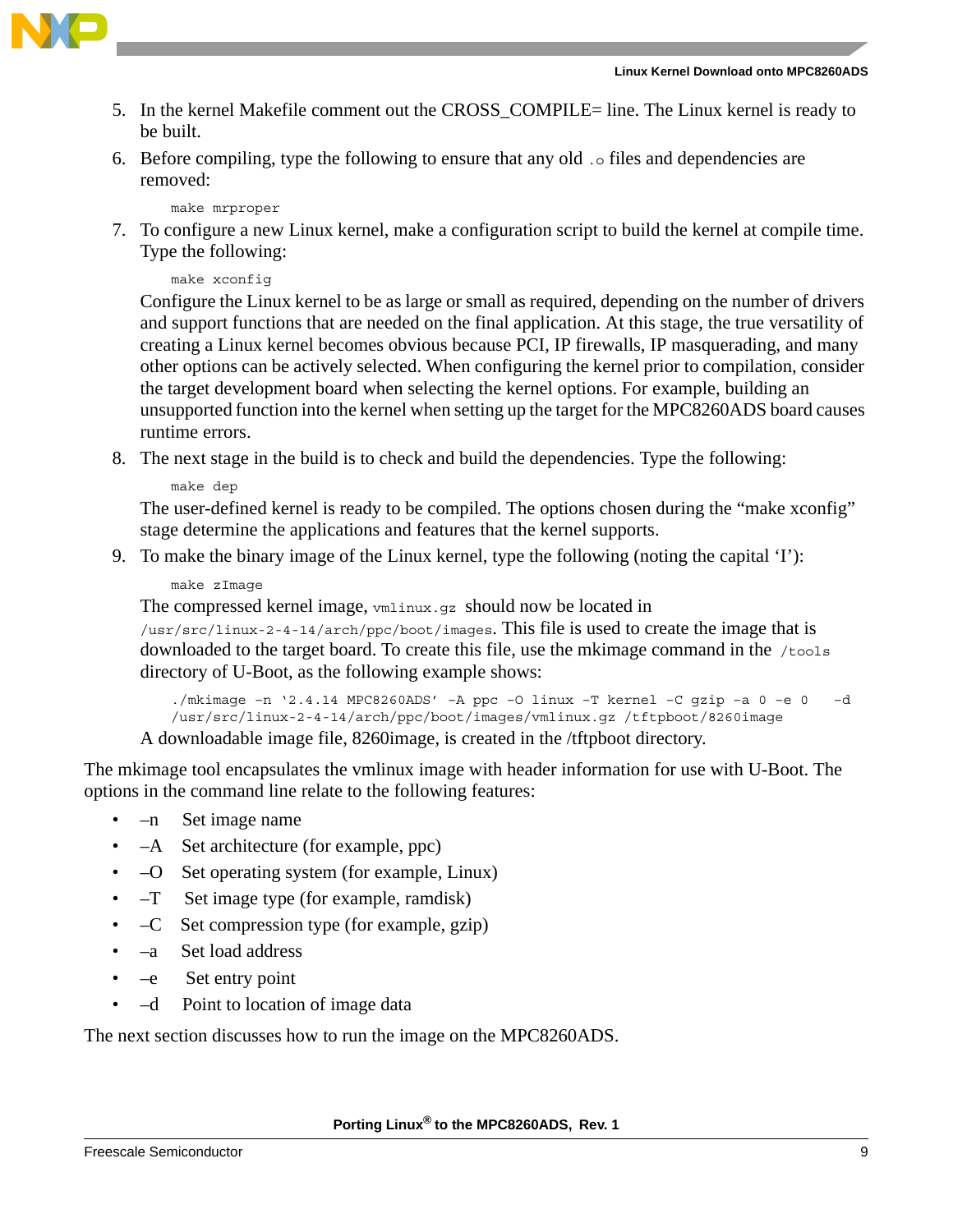

#### **2.4.2 Download the Kernel onto the MPC8260ADS**

Take the following steps to download the kernel to the MPC8260ADS.

- 1. Start Minicom and power-on the MPC8260ADS.
	- U-Boot should start up.
- 2. At the prompt, type printenv.

This command lists the environment variables for the system.

- 3. Use the setenv command (for example, setenv ipaddr 192.168.1.52) to set up the following variables (the following are example values):
	- baudrate  $= 15200$
	- serverip =  $192.168.1.1$
	- ipaddr =  $192.168.1.52$
	- $-$  bootfile = /tftpboot/8260image

Type printenv to confirm that the settings are correct.

- 4. Ensure that the ethaddr variable is also configured with an appropriate MAC address for the target board.
- 5. Use the setenv command to configure the bootcmd variable to run the tftpboot and bootm commands. Type the following command in U-Boot:

```
setenv bootcmd tftpboot \; bootm
```
When tftpboot runs, the board sends out tftp requests to the PC to download the kernel image. Bootm then executes and runs the kernel image from its location in memory (for example, 0x100000).

6. Type boot to execute the commands in the bootcmd variable.

The kernel is now running on the target board and attempts to mount a root file system. Decide how to set up the system to accomplish this task. An example setup is shown in the next section.

### **2.5 Mount the Root File System**

You must now decide how the file system is to be mounted. The example given here is a point-to-point system in which the Linux machine/partition used for kernel download also acts as a network file system (NFS). To implement this system, the U-Boot variable bootargs must be initialized with the following parameters before the kernel is downloaded:

```
bootargs = root = /dev/nfs rw nfsroot = <HOST IP ADDRESS>:<DIRECTORY OF TARGET FILE 
SYSTEM> nfsaddrs = <TARGET IP ADDRESS>:<HOST IP ADDRESS>:<GATEWAY IP 
ADDRESS>:<NETMASK> init = <LOCATION OF INITIAL APPLICATION>
```
The following example shows how to initialize bootargs in U-Boot:

setenv bootargs root=/dev/nfs rw nfsroot=192.168.1.1:/tftpboot/192.168.1.52 nfsaddrs=192.168.1.52: 192.168.1.1:192.168.13.254:255.255.255.0 init=/bin/sh

Now when boot is typed and the kernel is downloaded and executed, it mounts a root file system and runs sh from the bin directory, assuming that sh is compiled for PPC and placed in the correct location.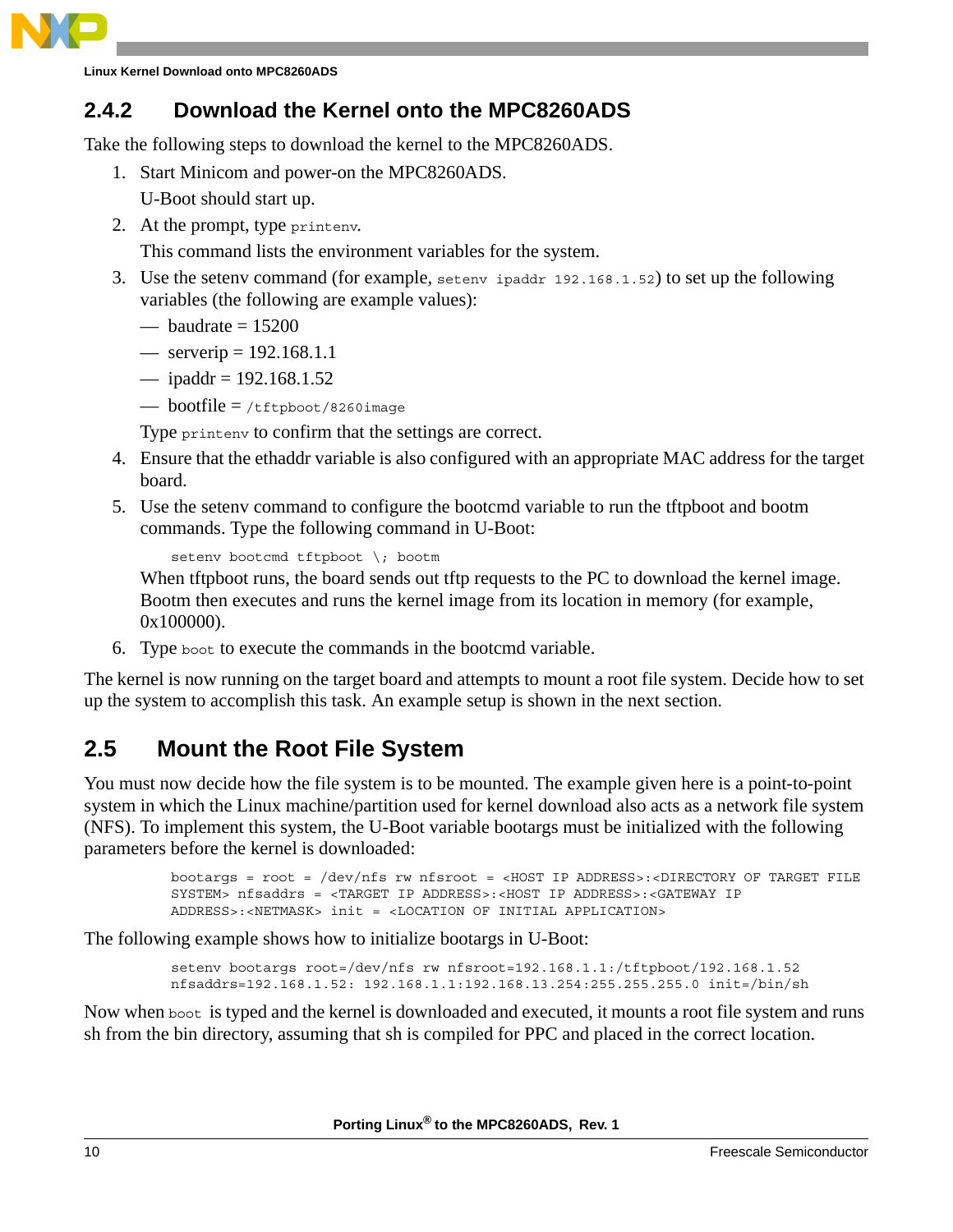

It is important to put an entry for the target board in the /etc/exports file, as follows:

```
/tftpboot/192.168.1.52 192.168.1.52 (rw, no_root_squash)
```
When the exports file is set up correctly, type the following in the  $/\text{usr}/\text{sb}$  directory:

./exportfs –va

When the NFS is in place, the request to mount the root file system is fulfilled and applications can execute on the system.

### **2.6 Build Applications**

When the kernel is complete and the root file system is configured, applications can be built to run on the MPC8260ADS board. These applications can range from telnet to the apache web server. The development tools containing the PPC cross compiler usually contain application source files that can be built for a PPC target. A couple of these software packages are discussed here. Note that when the applications are built, the system must be configured to run them correctly.

#### **2.6.1 BusyBox**

BusyBox provides basic utilities for embedded systems that are ideal as minimalist replacements for most common utilities on the desktop system (for example, sh, tar, ls, and so on). It is a very good starting-point for developing an effective and efficient embedded Linux file system. Following is an example of building BusyBox (v0.60.5) for an MPC8260 system:

- 1. Download the BusyBox source code from http://www.busybox.net/.
- 2. Extract the BusyBox files using the tar command.
- 3. Modify the  $\text{config.h}$  file to define or undefined the applications to make during the build.
- 4. If necessary change the CROSS field in the main BusyBox Makefile to point to the PPC cross compiler.
- 5. Type make clean.
- 6. Type make install.
- 7. The utilities for the system are now built and can be copied from the \_install directory of BusyBox to the location of the root file system to be mounted on the target board (for example, /tftpboot/192.168.1.52).

#### **2.6.2 Boa Web Server**

A computer that delivers web pages is a *web server*. Every web server has an IP address and possibly a domain name. For example, entering the URL http://www.pcwebopedia.com/index.html in your browser sends a request to the server whose domain name is pcwebopedia.com. The server then fetches the page named index.html and sends it to your browser. Installing server software and connecting the machine to the Internet can turn any computer into a Web server. Boa is a single-tasking HTTP server. Unlike traditional web servers, it does not fork for each incoming connection, and it does not fork many copies of itself to handle multiple connections. Boa internally multiplexes all of the ongoing HTTP connections and forks only for common gateway interface (CGI) programs, which must be separate processes.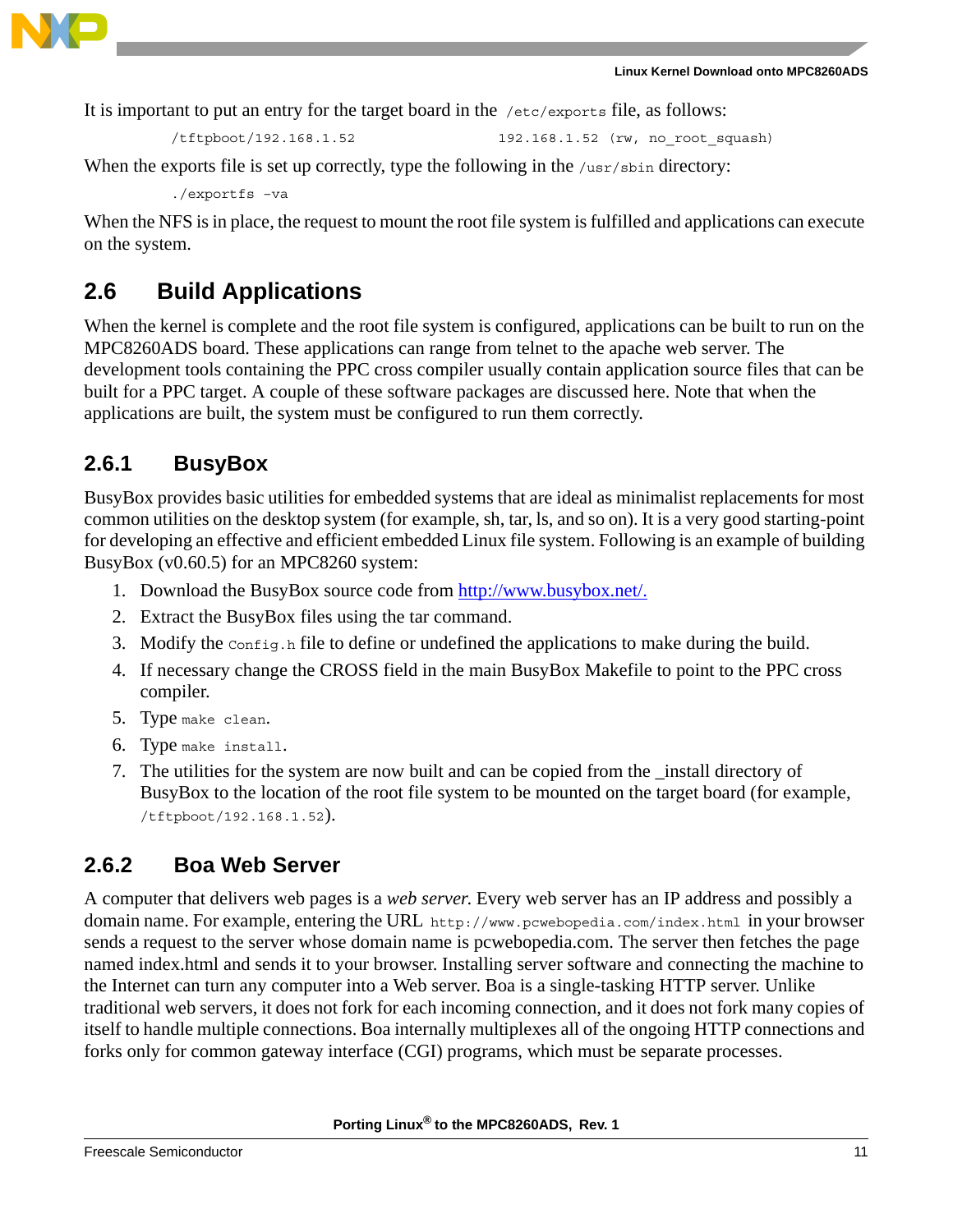

#### **Test Linux on the MPC8260ADS**

The following steps show how to build Boa for an MPC8260ADS system:

- 1. Download the Boa source code from http://www.boa.org/.
- 2. Extract the Boa files using the tar command.
- 3. Type make clean.
- 4. Type ./configure.
- 5. If necessary, change the CC field in the main Boa Makefile to point to the PPC cross compiler.
- 6. Type make all.

A Boa executable file should be located in the main Boa directory. Copy this file and relevant other files to the root file system for the target.

## **3 Test Linux on the MPC8260ADS**

The Linux version used on the host was Debian Linux r3.0. The serial port (COM1) was configured to operate at 115200 baud rate with no parity or stop bits and 8 data bits using the Minicom application. The serial port of the host Linux PC was connected to the terminal port (RS232-1) of the MPC8260ADS development board using a standard 9-way connector. The exact details of the boot-up sequence vary, depending on the applications that were selected during the kernel configuration stage. The following output shows an example of the U-Boot starting up and the kernel being downloaded and executed.

```
U-Boot 0.2.0 (Feb 10 2003 - 16:35:34)
MPC8260 Reset Status: External Soft, External Hard
MPC8260 Clock Configuration
      - Bus-to-Core Mult 3x, VCO Div 2, 60x Bus Freq 33-100, Core Freq 100-300
      - dfbrg 0, corecnf 0x08, busdf 3, cpmdf 1, plldf 0, pllmf 1
     - vco out 26666664, scc_clk 66666666, brg_clk 66666666
      - cpu_clk 199999998, cpm_clk 133333332, bus_clk 66666666
CPU: MPC8260 (Rev 14, Mask unknown [immr=0x0062,k=0x002d]) at 199.999 MHz
Board: Freescale MPC8260ADS
I2C: ready
DRAM: 16 MB
FLASH: 8 MB
In: serial
Out: serial
Err: serial
Net: FCC2 ETHERNET
Hit any key to stop autoboot: 0
=> boot
ARP broadcast 1
TFTP from server 192.168.1.1; our IP address is 192.168.1.52
Filename '/tftpboot/8260image'.
Load address: 0x100000
Loading: *#################################################################
      ################################################
done
Bytes transferred = 577324 (8cf2c hex)
## Booting image at 00100000...
Image Name: 31/01/03 uboot SF test
Image Type: PowerPC Linux Kernel Image (gzip compressed)
Data Size: 577260 Bytes = 563.7 Kbytes
```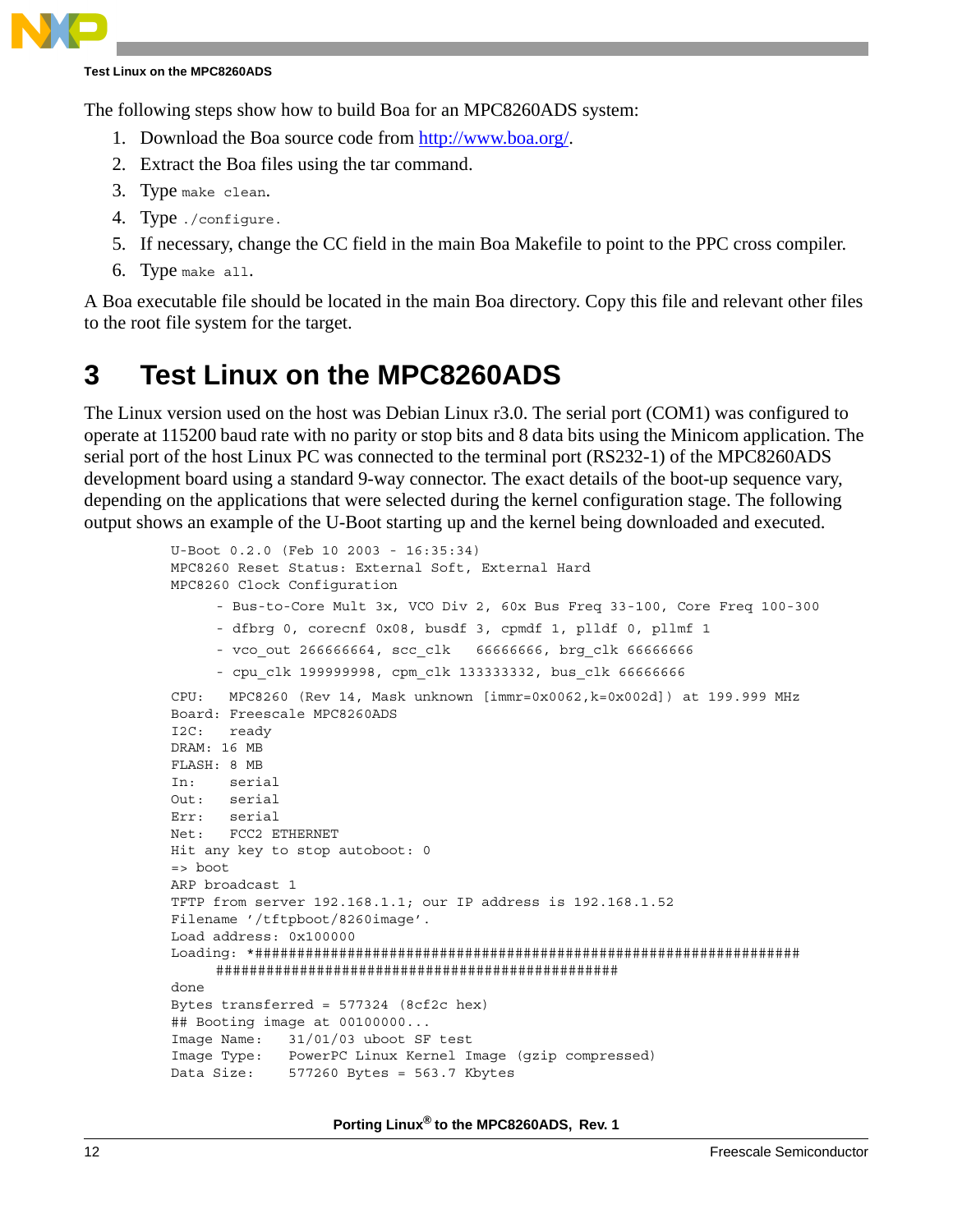**Test Linux on the MPC8260ADS**

Load Address: 00000000 Entry Point: 00000000 Verifying Checksum... OK Uncompressing Kernel Image... OK Linux version 2.4.14 (root@MJOHNSTON) (gcc version 2.95.3 20010315 (release/MontaVista)) #2 Fri Jan 31 10:48:34 GMT 2003 On node 0 totalpages: 4096 zone(0): 4096 pages. zone(1): 0 pages. zone(2): 0 pages. Kernel command line: root=/dev/nfs rw nfsroot=192.168.1.1:/tftpboot/192.168.1.52 nfsaddrs=192.168.1.52:192.168.1.1:192.168.13.254:255.255.255.0 init=/bin/sh Warning: real time clock seems stuck! Calibrating delay loop... 133.12 BogoMIPS Memory: 14588k available (1068k kernel code, 388k data, 56k init, 0k highmem) Dentry-cache hash table entries: 2048 (order: 2, 16384 bytes) Inode-cache hash table entries: 1024 (order: 1, 8192 bytes) Mount-cache hash table entries: 512 (order: 0, 4096 bytes) Buffer-cache hash table entries: 1024 (order: 0, 4096 bytes) Page-cache hash table entries: 4096 (order: 2, 16384 bytes) POSIX conformance testing by UNIFIX Linux NET4.0 for Linux 2.4 Based upon Swansea University Computer Society NET3.039 Starting kswapd devfs: v0.120 (20011103) Richard Gooch (rgooch@atnf.csiro.au) devfs: boot\_options: 0x0 CPM UART driver version 0.01 ttyS00 at 0x8000 is a SCC pty: 256 Unix98 ptys configured block: 64 slots per queue, batch=16 RAMDISK driver initialized: 16 RAM disks of 4096K size 1024 blocksize fec: Phy @ 0x0, type 0xe040000f fec: Phy @ 0x1, type 0x00000000 fec: Phy @ 0x2, type 0x00000000 eth0: FCC ENET Version 0.2, 08:00:22:50:70:63 (0 Mbit, Half Duplex) loop: loaded (max 8 devices) PPP generic driver version 2.4.1 NET4: Linux TCP/IP 1.0 for NET4.0 IP Protocols: ICMP, UDP, TCP, IGMP IP: routing cache hash table of 512 buckets, 4Kbytes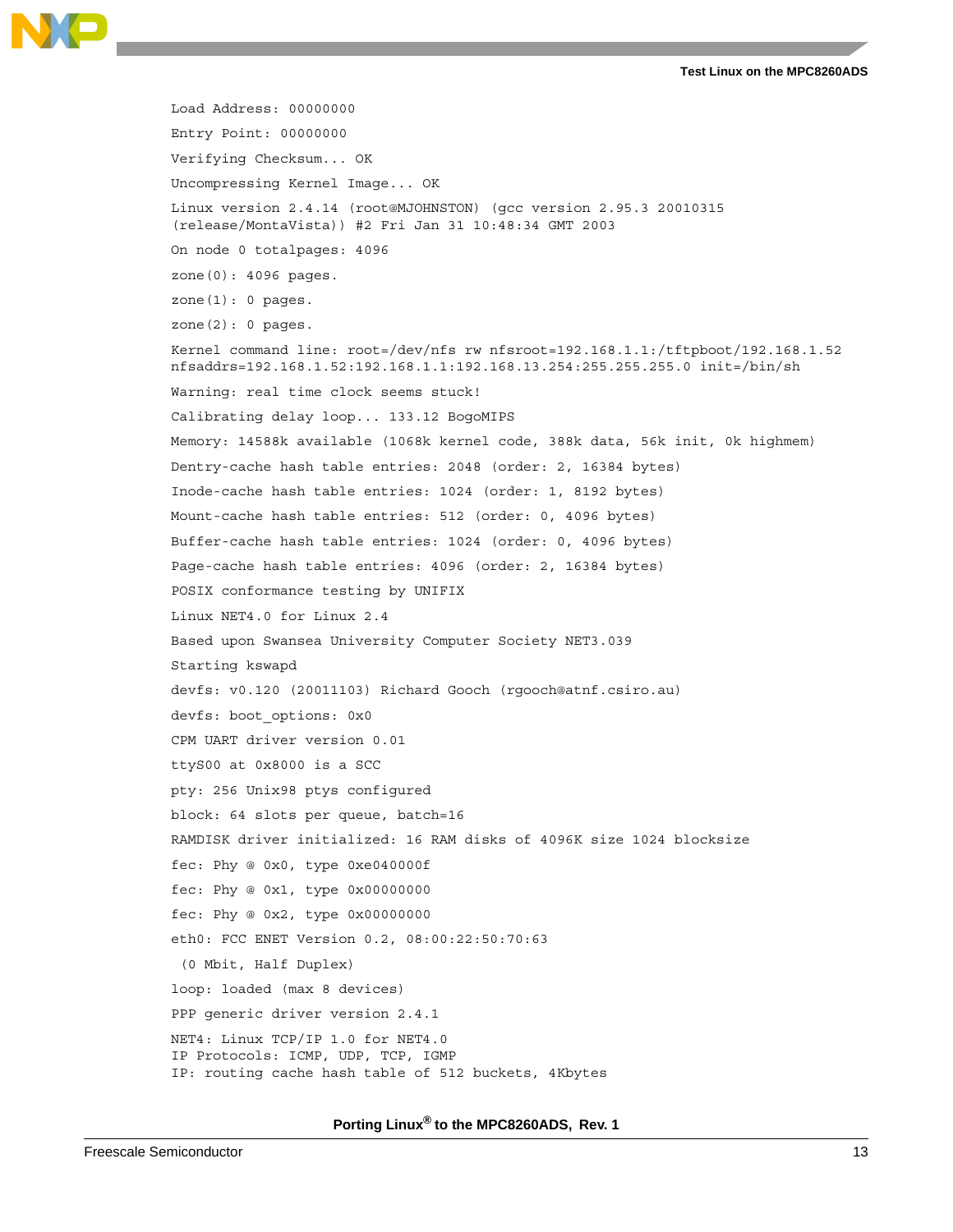

**Data Sources & References**

TCP: Hash tables configured (established 1024 bind 1024) IPv4 over IPv4 tunneling driver IP-Config: Gateway not on directly connected network. NET4: Unix domain sockets 1.0/SMP for Linux NET4.0. Looking up port of RPC 100003/2 on 192.168.1.1 Looking up port of RPC 100005/1 on 192.168.1.1 VFS: Mounted root (nfs filesystem). Freeing unused kernel memory: 56k init init started: BusyBox v0.60.5 (2002.11.20-15:23+0000) multi-call Starting internet superserver: inetd. Please press Enter to activate this console. BusyBox v0.60.5 (2002.11.20-15:23+0000) Built-in shell (ash) Enter 'help' for a list of built-in commands. sh: can't access tty; job control turned off #

A Linux kernel is now running on the MPC8260ADS. From the command line on Minicom applications located on the root file system can be run.

# **4 Data Sources & References**

- <span id="page-13-0"></span>1. The Future of Linux, Ruediger Berlich (22.11.2000) http://www.linux-knowledge-portal.org/en/content.php?&content/future/linux\_fut.html.
- <span id="page-13-1"></span>2. How Hard is Real-time?, Jeff Dionne (16.09.2000) http://www.linuxdevices.com/articles/AT3524337625.html
- <span id="page-13-2"></span>3. Cross Compiling http://www.cygwin.com/xfree/docs/cg/prog-build-cross.html

#### **NOTE**

Freescale does not endorse any software supplier or developer mentioned in this document. Freescale also does not accept any responsibility for the reliability or support of the code presented in this text. The example discussed in this document is purely to illustrate how Linux can be embedded onto the MPC8260ADS. The code discussed is GNU open source. All software restrictions and rules apply.

# **5 Revision History**

<span id="page-13-3"></span>[Table 1](#page-13-3) shows the revision history of this document.

#### **Table 1. Revision History**

| <b>Revision Number</b> | <b>Changes</b>                         |
|------------------------|----------------------------------------|
| 0.0                    | Initial release                        |
| 0.1                    | Nontechnical reformatting              |
|                        | Nontechnical reformatting and editing. |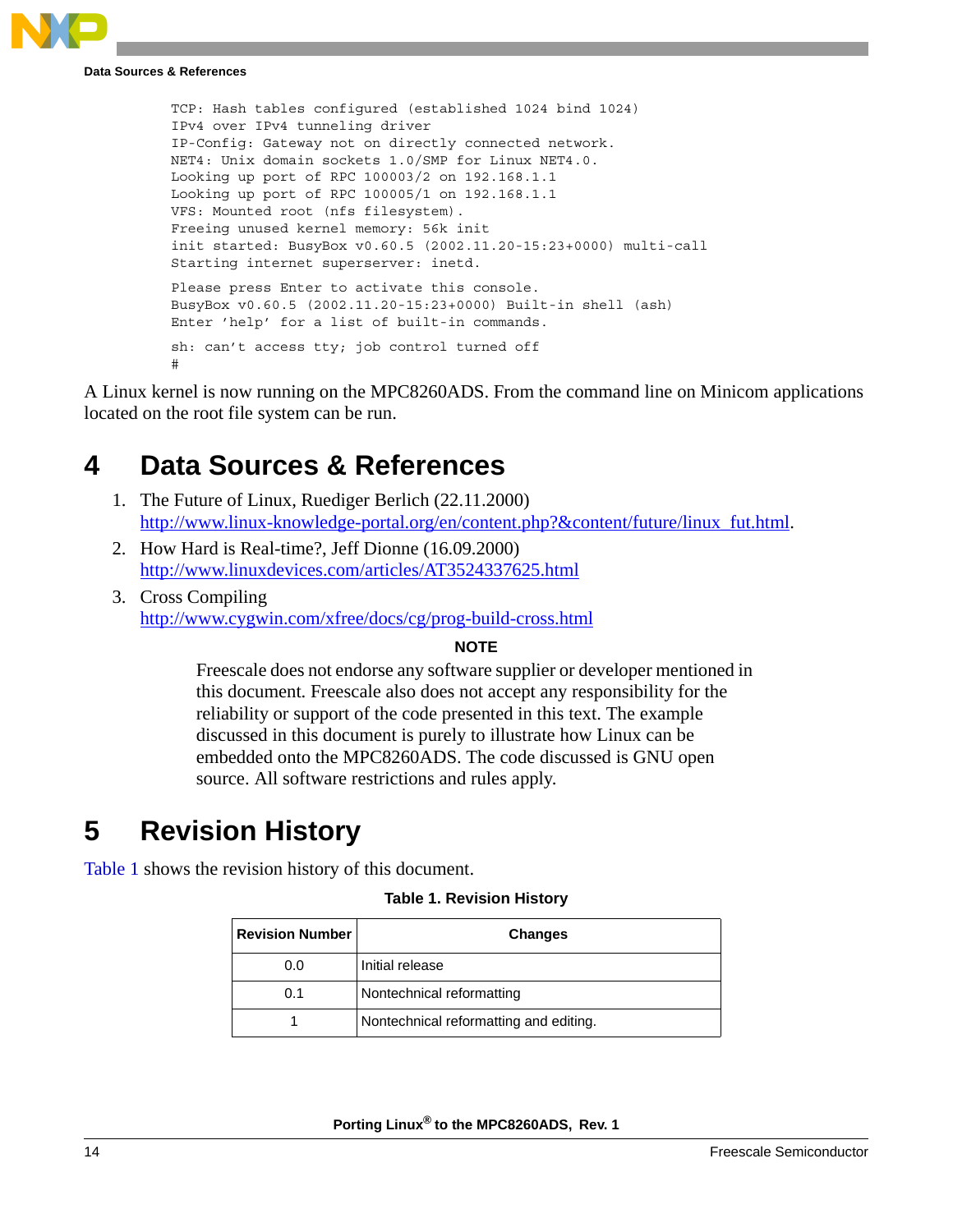

 $\overline{\phantom{a}}$ 

#### **THIS PAGE INTENTIONALLY LEFT BLANK**